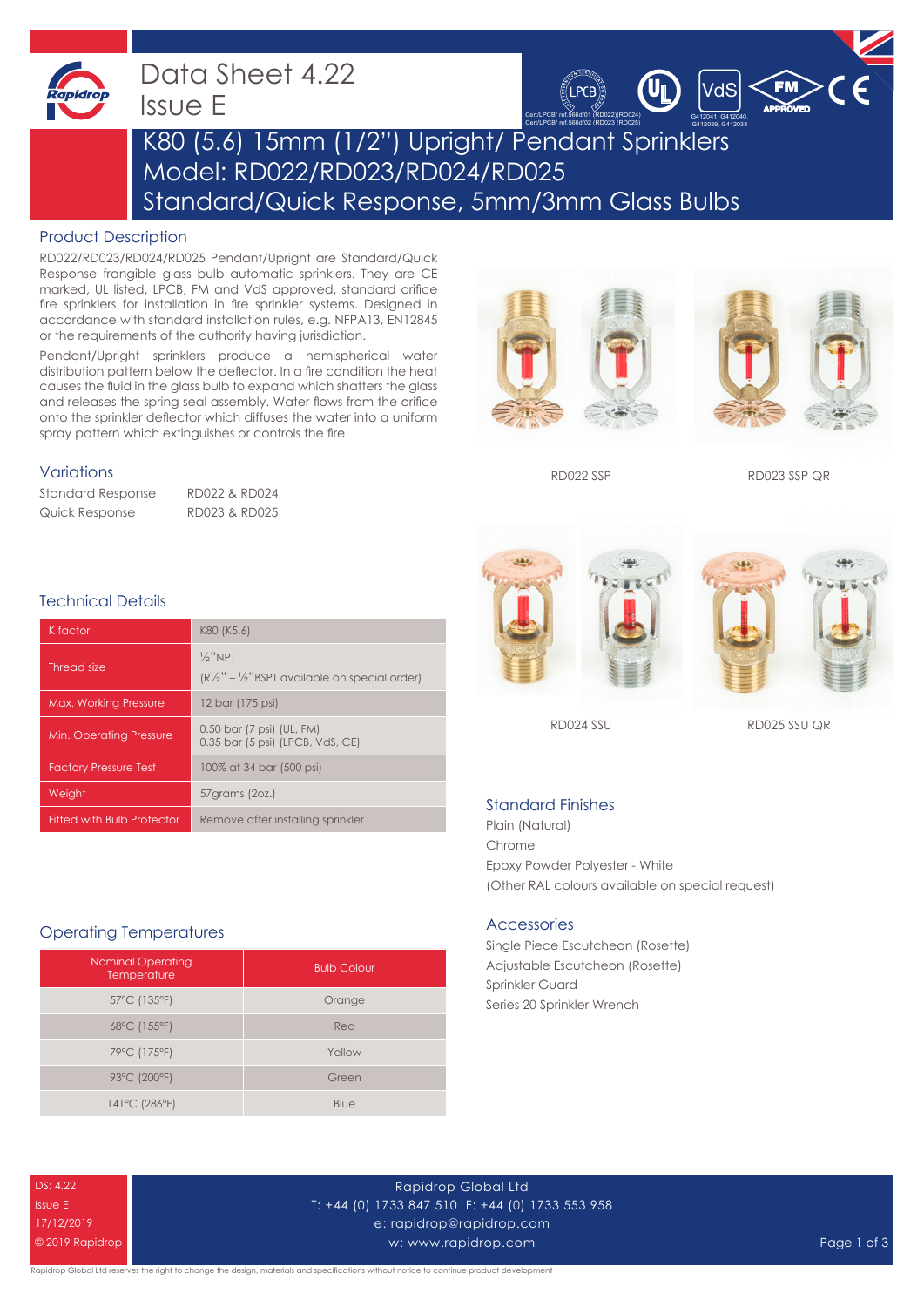

### Data Sheet 4.22 Issue E



## K80 (5.6) 15mm (1/2") Upright/ Pendant Sprinklers Model: RD022/RD023/RD024/RD025 Standard/Quick Response, 5mm/3mm Glass Bulbs

#### Design Coverage:

For sprinkler coverage area and placement refer to NFPA 13 standards or other Installation rules for automatic systems as required by the authority having jurisdiction. The following details are provided for information only.

#### RD022 & RD023

Spray Pendent for installing only in pendent position giving hemispherical discharge below the deflector with little or no water being discharged upwards.



#### RD024 & RD025

Spray Upright for installing only in upright position giving hemispherical discharge below the deflector with little or no water being discharged upwards.



### Minimum Operating Pressure 0.35 bar (5 psi) (LPCB, VdS, CE) 0.5 bar (7 psi) (UL, FM) Flow Characteristics







SSU & QR SSU Figure B

\* Bulb sizes shown for reference only.



Rapidrop Global Ltd T: +44 (0) 1733 847 510 F: +44 (0) 1733 553 958 e: rapidrop@rapidrop.com w: www.rapidrop.com Page 2 of 3